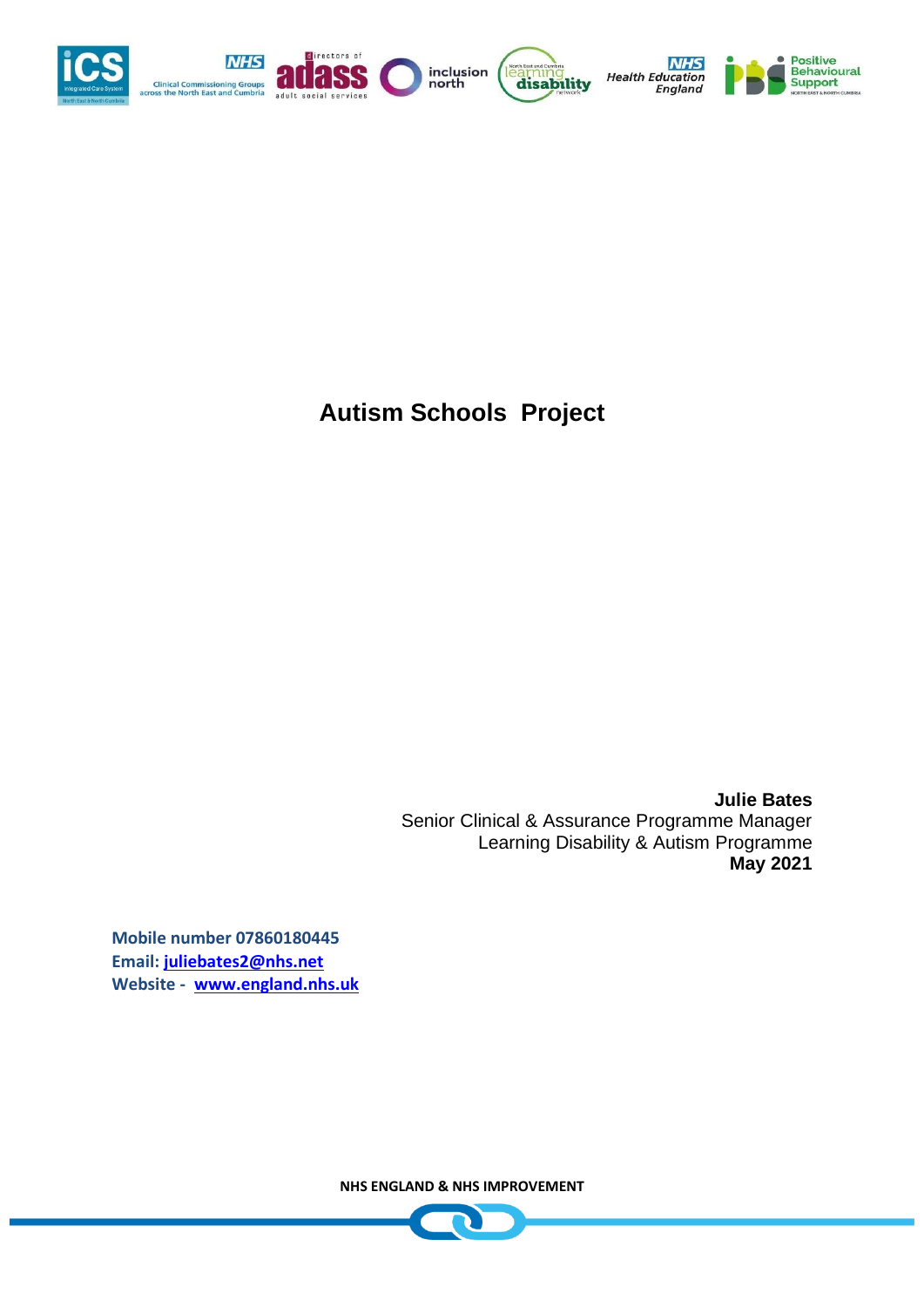

### **1. Purpose**

This project outline is intended to detail the rollout of the Autism School Project which was one of the CYP Accelerator Projects . It will outline the project support required to enable regions to explore and implement how they may support children and young people with Autism in mainstream schools through the provision of early intervention and preventive support. Enabling children and young people to be supported well in the school environment may in the longer term, prevent unnecessary admissions to hospital (Tier 4).

#### **1.1 Objective/Scope**

Autism Schools Projects will build on the work and learning from the North Cumbria and North East Accelerator Schools Autism Project, with an aim that regions can have project sites rolling out the key core aspects of the project within 2021/22 .

Each region will be required to identify (two project areas) ICS or TCP/ local areas which can mobilise and work with their local systems to develop a project plan and deliver the project within 2021/22. ( school year Sept 21- July22)

Regions will be expected to work with Parent Carer Forums, SEND leads, mental health in schools project leads, schools and CCG / local authority colleagues to develop their project plan. This should include identifying key stakeholders and regional champions to support the delivery of the projects locally. They will be able to describe how they will implement the work and learning, localising it to work within their areas.

As there will be two project area per region; It is expected these local areas will work with up to 10 mainstream schools, ideally spread across the TCP / ICS local authority areas, including secondary schools and some primary schools, and it is optional to include a special schools or specialist provision from the local areas. It would be beneficial to link with Mental Health School Support teams.

There will be a support offer from the Project Implementation Team (this will be provided by the North Cumbria and North East team), With initial webinars – to explain the Autism schools project, and then follow up "How to" webinars for project teams ( listed below)learning and sharing events and solution focussed support, along with an expectation that autism school project teams are part of a Community of Practice.

The focus is on sharing the learning from the NCNE project and allowing the regions to think about how they best implement the core elements to work within their local areas, taking into account local service provision and capacity of Parent Carer Forums, Schools and CYP/ mental health teams to engage in the work. There may be elements which are adapted to fit with local infrastructure.

There is an expectation that regions (via project teams) will engage in the support offer and will share progress against baseline measures and learning throughout the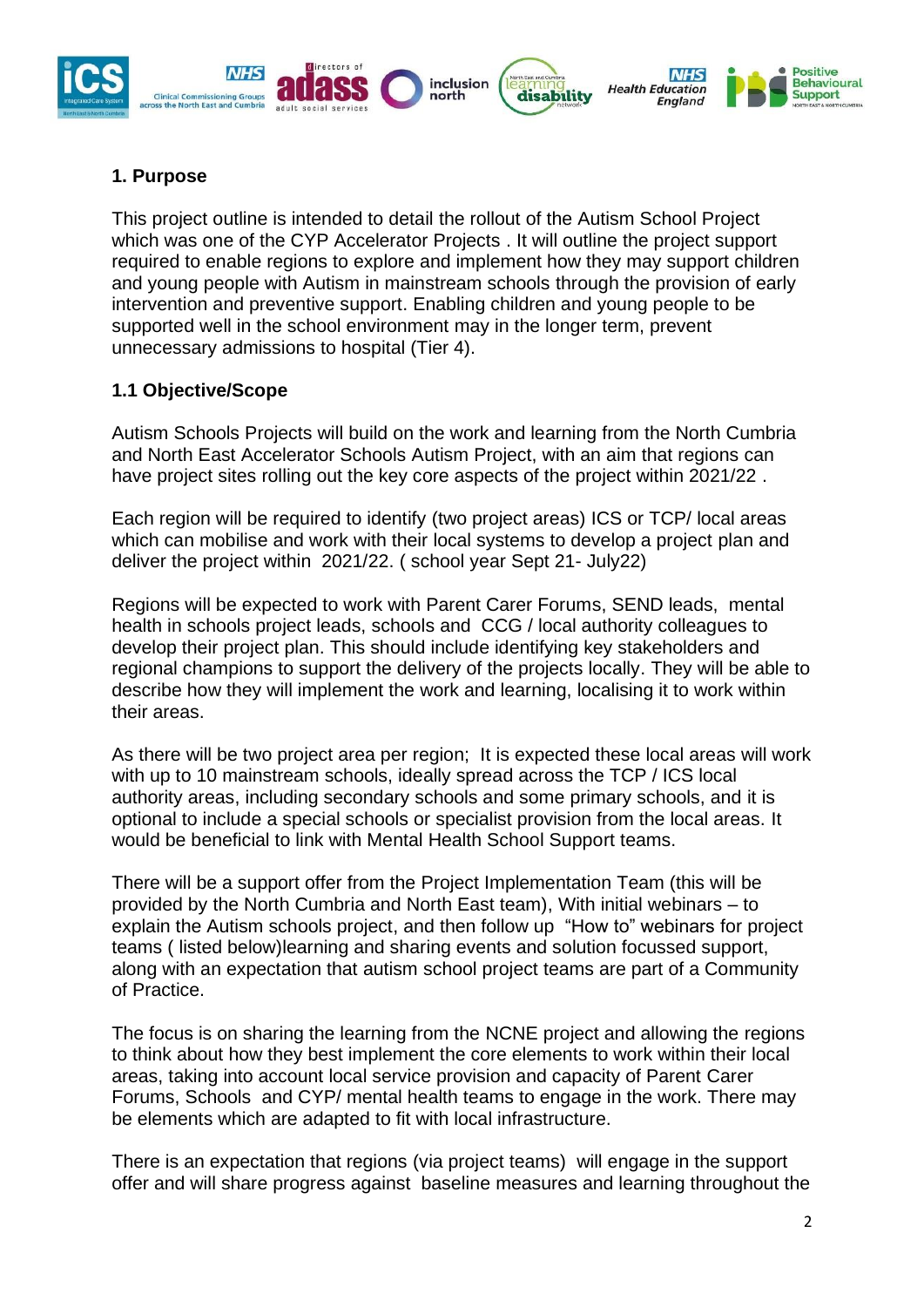

project timescales and that regions will participate in end of year report and evaluation, demonstrating impact and outcomes achieved.

Due to school calendar year, the school delivery may be from September 2021 to July 2022, with coproduction, engagement and planning , preparation and commissioning of resources happening June to September 2021 and finances spent within financial year ( i.e. by end of March 2022).

#### **2.Time lines and support offer from the Project Implementation Team provided by North Cumbria and North East team**

1. Initial communications with Julie Bates and Phil Brayshaw with regions: invitation for attendance from Regional Leads, CYP leads, and their National Parent Care Forum Regional Leads,

Four open sessions (dates and times below)- are available for regional leads to come to one of these dates to gather further information;

14<sup>th</sup> June 8.45 am  $-$  9.15 am  $17<sup>th</sup>$  June 8.45 am – 9.15 am and 12.00 – 12.30  $18<sup>th</sup>$  June 4pm - 4.30pm

2. To assist in project planning there will be three Introductory 2 hour webinars, explaining the schools project, lead by Julie Bates and Sarah Thomas . Targeted audience are the regional leads/ project team, local SEND and MH Support team leads/ colleagues, Parent Carer Forum, and key stakeholders.

Regions to choose to come to one of these below; To book attendance contact Jummy MORAKINYO by email [olajumoke.morakinyo@nhs.net](mailto:olajumoke.morakinyo@nhs.net)

24th June 10.30 -12.30 25th June 10.30-12.30 7 th July 10.30-12.30

- 3. Regions will follow their own assurance arrangements for agreeing with PCF's which local areas which will be part of the projects , including early discussion with possible schools before end of the school year. (Two project areas per region) Advice and consultation Julie Bates and PCF representative will be available throughout July to support/review any plans
- 4. Regionally agreed project areas and implementation plans to be submitted to juliebates2@nhs.net by 30th July 2021.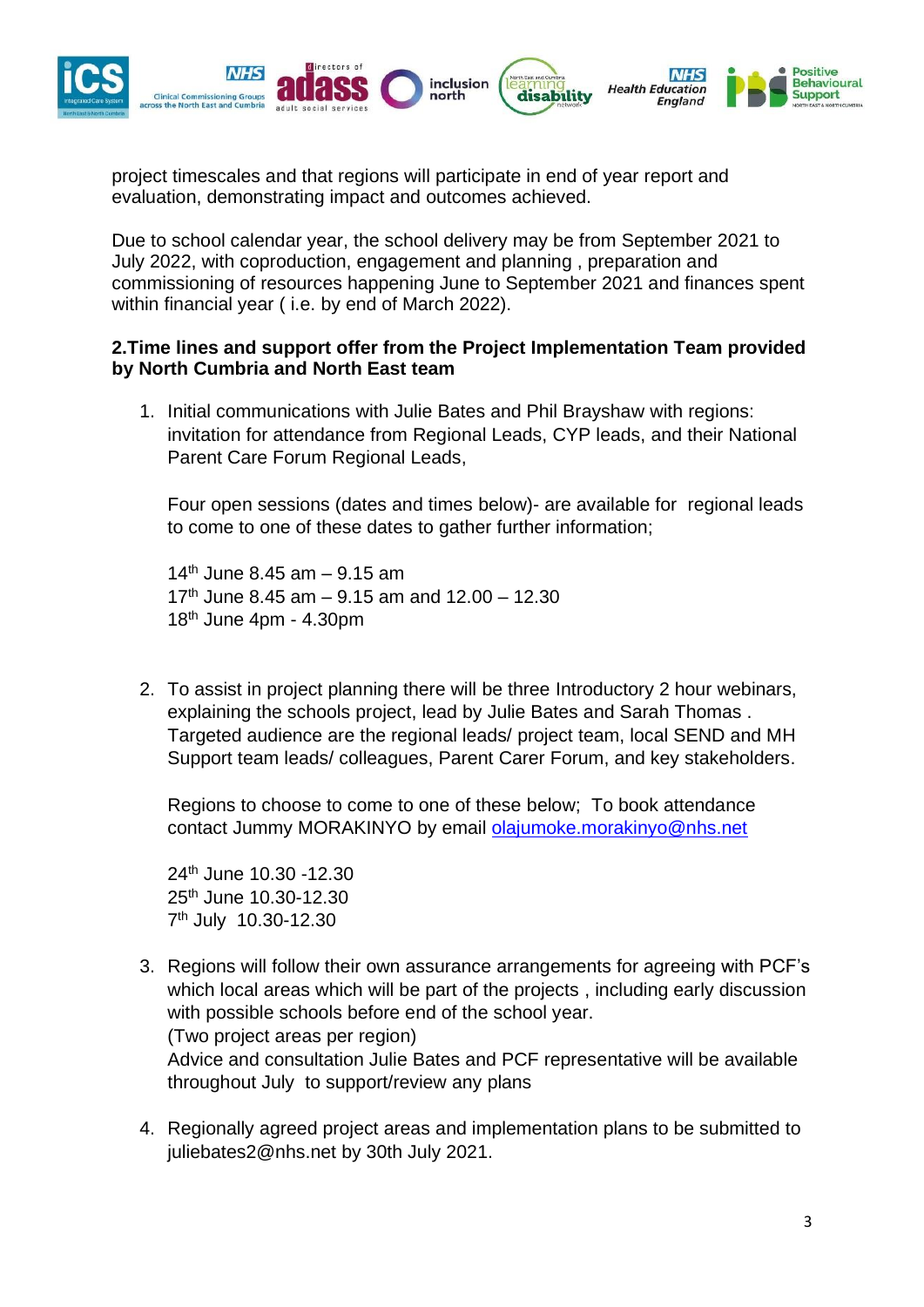

5. Facilitated "how to" webinars: for project teams, will available in July/ August and September ( dates to be confirmed)

How to webinars will cover:

- a. Project timescales; engagement and learning from NCNE, early engagement with schools (Engaging with schools; school readiness and leadership)
- b. Coproduction with Parent carer forums and setting up mini forums etc
- c. Engaging with schools; school readiness and leadership
- d. Use of modular resources and access local experts
- e. Provision of alternative autism CAMHS support
- f. Children and young people Understanding Myself training
- 6. Mentoring /Solution focused support access to expert knowledge
- 7. Engagement with national colleague across SEND, MH, connect to the Mental health schools project etc
- 8. Support to agree baseline metrics for the project
- 9. Facilitating the Sharing and learning through Community of Practice

### **2.2 Implementation Project plan times scales**

| Action                                                                                          | Quarter<br>1 21/22 | Quarter<br>2 21/22    | Quarter<br>3 21/22 | Quarter<br>4 21/22 | Quarter<br>1 22/23 |
|-------------------------------------------------------------------------------------------------|--------------------|-----------------------|--------------------|--------------------|--------------------|
| Introductory 30 mins sessions<br>with regions                                                   | June               |                       |                    |                    |                    |
| webinars- introduction to Autism<br>schools project for regions 3<br>early engagement sessions  | June               | July                  |                    |                    |                    |
| Regions develop plans and<br>submit project plans                                               |                    | July                  |                    |                    |                    |
| Regional Plans agreed, funding<br>agreed and MOU's signed                                       |                    | July                  |                    |                    |                    |
| Communication/engagement/sup<br>port/ Plan created with identified<br><b>Regional Champions</b> |                    | July                  |                    |                    |                    |
| Initial community of practice                                                                   |                    |                       | Oct                | Jan                | <b>March</b>       |
| Commence programme of 1 hour<br>"how to" webinars                                               |                    | $July -$<br>sept      |                    |                    |                    |
| Advice and consultation sessions<br>for regions                                                 |                    |                       |                    |                    |                    |
| Schools identified and signed up                                                                |                    | End of<br><b>Sept</b> |                    |                    |                    |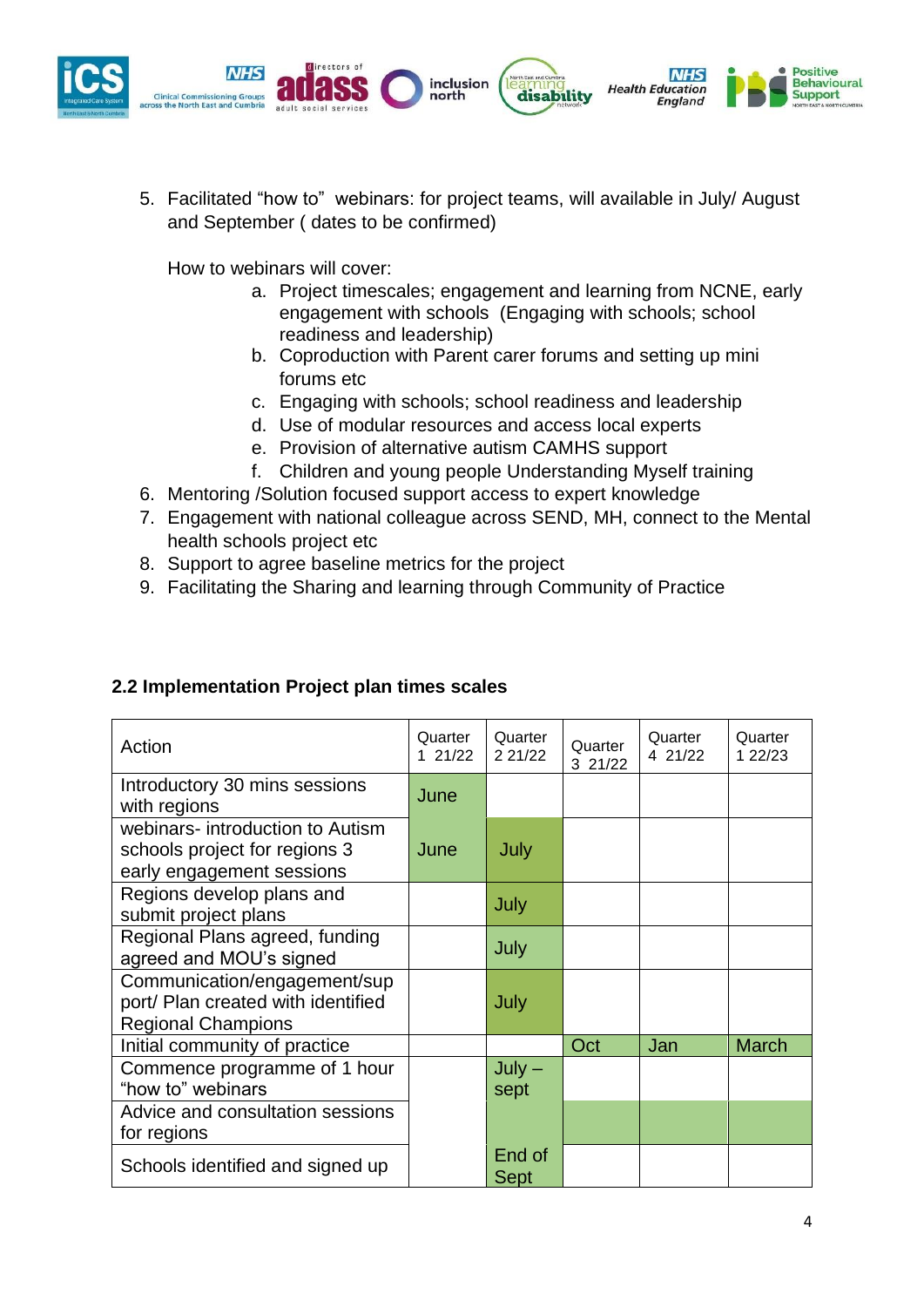

| Project Team supports regional<br>champions to create baseline<br>with identified schools                               |      | Oct to<br>Dec          |                        |                         |
|-------------------------------------------------------------------------------------------------------------------------|------|------------------------|------------------------|-------------------------|
| Project Team shares modular<br>training programme packs and<br>supports Regional Champions<br>with implementation plans | Aug- | Dec                    |                        |                         |
| Parent Carers Forums, Regional<br><b>Champions and CONTACT</b><br>engaged with schools supported<br>by project team     |      | Oct to<br><b>March</b> |                        |                         |
| Roll out of Modular Training by<br>Regional Champions monitored/<br>quality checked by Project Team                     |      |                        | Jan to<br><b>March</b> | Jan to<br><b>March</b>  |
| Sharing and learning                                                                                                    |      |                        |                        | Evaluation<br>completed |

### **3. For Regions to consider**

- 1. School commitment; ( see appendix section; The Role and Expectations from Selected Schools)
	- Agreement from Executive Lead / Head of School
	- Named link / lead person
	- School readiness to engage in all aspects of the programme of work
	- 7 session Modular Training Programme commitment for at least one person from each school to complete all of the sessions and
	- commit to lead roll out of the knowledge and implement recommendations/ actions within school environment

School attendance -Backfill costs Regions to consider if they will be funding schools to participate, and whether sessions will be via webinar or face to face. How to resource appropriate local facilitators for webinars/ modules. Modular Pack will be available as a resource

2. Creation, development and roll out of Parental Engagement Plan building community capacity/resilience with the Regional Champion, example; the CONTACT Organisation and the Local Parent Carers Forum

Consider supporting /funding allocation to PCF, regions might want to consider additional funding for increasing capacity in the PCF and support from other agencies in way of a champion role/ similar role

3. Additional CPD offer for whole school approaches topics to include Autism Myth Busting, Sensory Processing, Communication, Autism Education Trust- Building Awareness, and Person-Centred Planning.

This could be via webinars or alternative to CAMHS part of offer- regions to decide best fit

4. Baseline data and outcome measures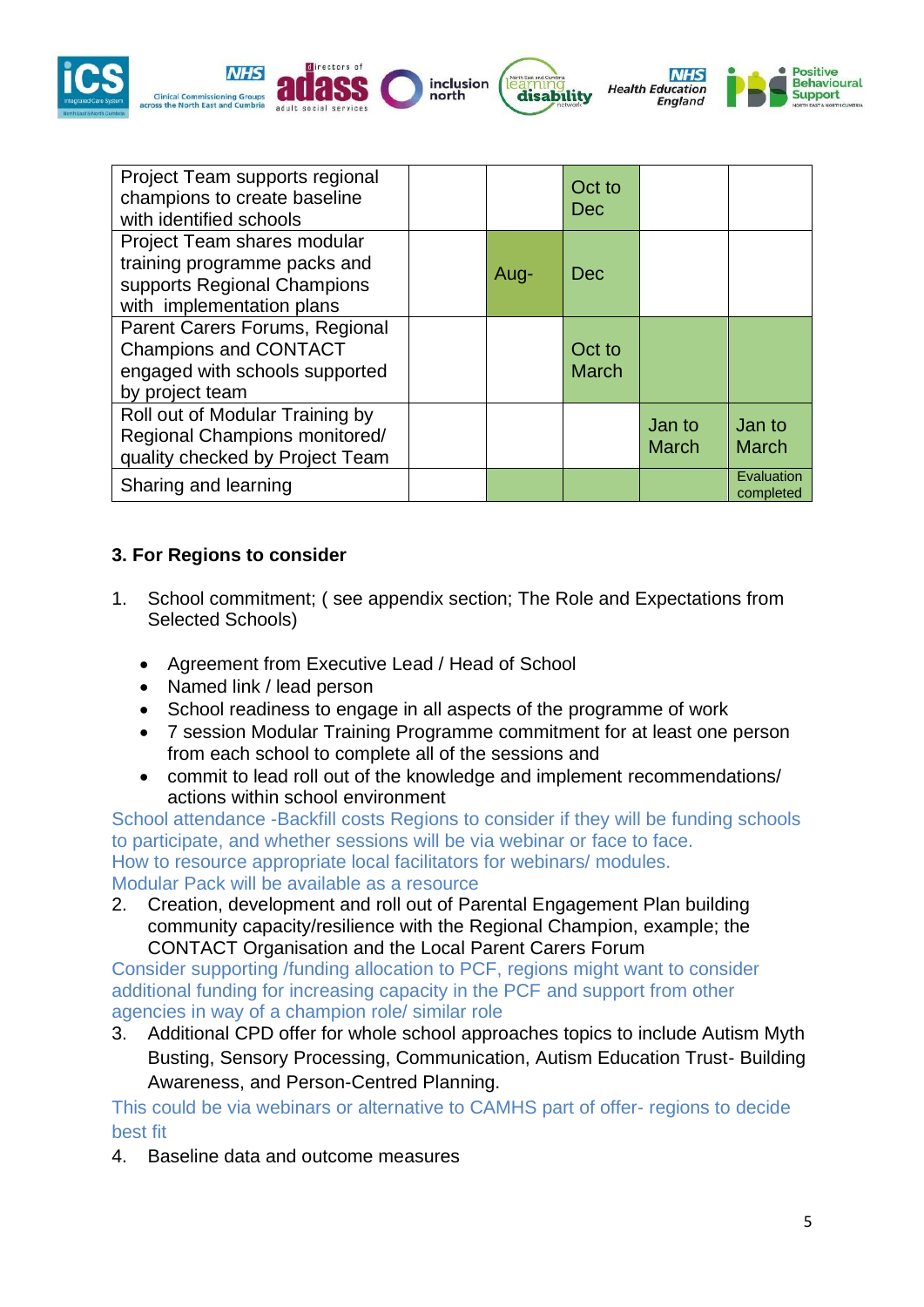

Data re attendance/ exclusion etc also school surveys completed by Parents and Staff.

Consider baseline data available, quantitative SEND 2 data set/ school attendance etc , Qualitative data- PCF and school surveys etc Needs to be part of evaluation – regions to consider, coproduced with PCF.

5. Enhanced Autism offer / Local CAMHS provider offering dedicated time to those schools working with the Accelerator Site for advice, guidance, mentoring and coaching.

Suggest this is best sourced from local Trusts, as they will know local resources, however could it be embedded in MH wellbeing schools teams

6. Use of Voluntary sector to support awareness of Autism Consider local resources which could be enhanced

7. Advice and Support will be available throughout the implementation of the programme from the North Cumbria and North East Project Team.

Regions / project teams to consider; What is required what would be most helpful

8. Participation in the Sharing the Learning across a range of Community of Practice Groups, coproduction leadership with regional PCF

Regions to consider need a small team/ person as project lead to attend

# **3.1 Additional considerations- impact on whole systems**

- Voice of the child Autism topic specific young person's group work, package to be shared for implementation.
- Roll of Mental health in schools teams, opportunity for Autism role or champions
- Education Psychology in the local area, opportunity for enhanced support and training
- Sharing of the 'Understanding Me', Training the Trainers Package for 14-16 year olds for local implementation.
- To support the promotion of the Dynamic Support Registers, Care, Education and Treatment reviews.
- The Regional Champion to support NHS Colleagues in audit of C&YP who are admitted to hospital.
- To generate other training opportunities from the Autism Education Trust and other providers to circulate to schools. <https://www.autismeducationtrust.org.uk/>
- To promote shadowing opportunities between schools.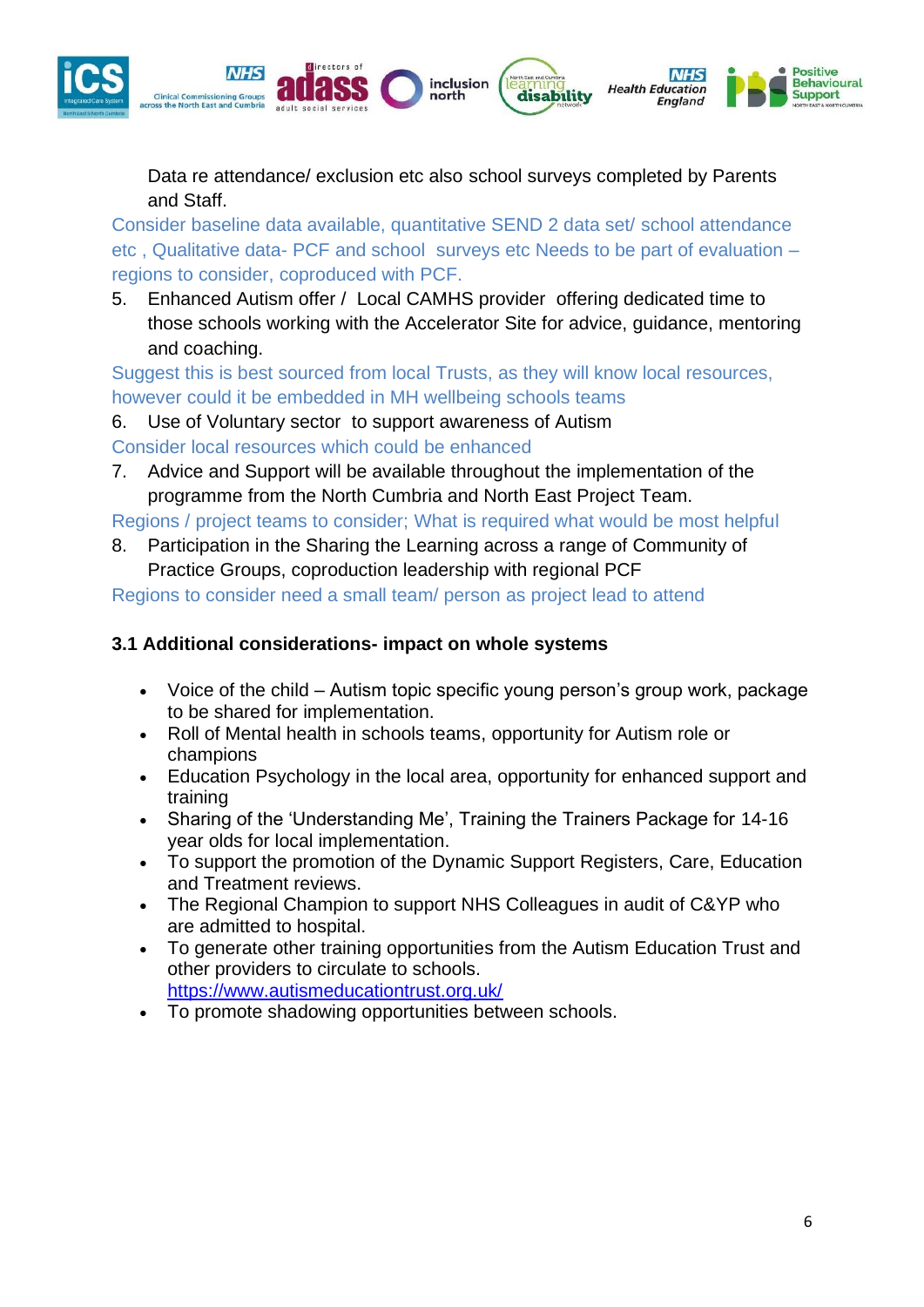

### **Appendix – Background, roles and responsibilities and the steps to mobilisation**

#### **The initial project as part of Transforming Care Children and Young People Accelerator Schools Autism Project**

In its first year, the Accelerator Schools Project was run across the most southern part of NCNE covering County Durham and Tees Valley, i.e. 5 local authority areas of North Cumbria and North East. In the second year, the Project expanded across the North of the region to Northumberland, Newcastle, Gateshead, South Tyneside and Sunderland working with approximately 2- 5 schools per local authority area.

The projects:

- Worked with mainly secondary mainstream schools, some primary schools and a small number of special schools to improve knowledge and understanding of how to support autistic students and their families.
- Promoted a person centred approach to working with Autistic students in mainstream school – so that teaching staff understand the challenges faced by individual students and are able to put reasonable adjustments in place where needed.
- Enabled autistic young people and their families to understand their own strengths and challenges – increasing confidence and self-awareness.
- Improved working relationships between families and the schools, by the creation of school based support groups offering peer to peer support and reducing isolation.

Links to evaluation reports:-

**[https://contact.org.uk/wp-content/uploads/2021/04/Autism-Accelorator-Phase-](https://contact.org.uk/wp-content/uploads/2021/04/Autism-Accelorator-Phase-1-evaluation.pdf)[1-evaluation.pdf](https://contact.org.uk/wp-content/uploads/2021/04/Autism-Accelorator-Phase-1-evaluation.pdf)**

**[https://contact.org.uk/wp-content/uploads/2021/03/Autism-Accelerator-Phase-](https://contact.org.uk/wp-content/uploads/2021/03/Autism-Accelerator-Phase-2.pdf)[2.pdf](https://contact.org.uk/wp-content/uploads/2021/03/Autism-Accelerator-Phase-2.pdf)**

#### **Link for the Autism film**

[Take Time To Allow Time -](https://www.youtube.com/watch?v=YKnmIEMxkhs) Triple A Project - Autism in schools - YouTube

#### **There are 3 elements to the Accelerator Schools Project**

1. Building relationships and networks of support:

- Parent carer forums family support/mini forums in schools
- Education, health and social care professionals coming together

2. Learning opportunities for schools (Autism champions/ Heads and SEN support) and parent carer forums:

- Learning Modules and Learning sets
- Alternative Autism CAMHS support in schools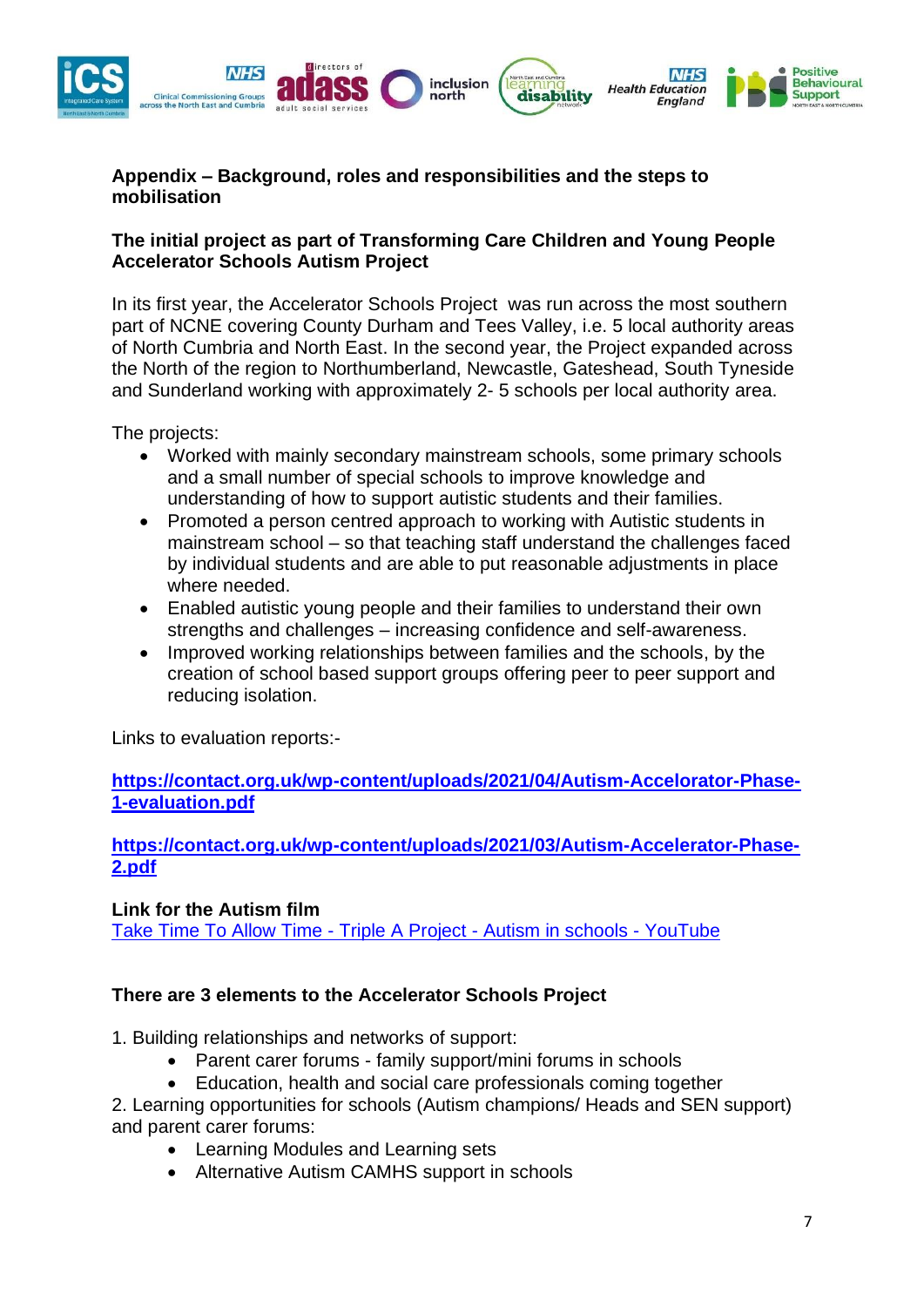

3. Autism self -awareness and skills development, hearing the voice of young people:

• All about me - for young people and their families

# **Project aims**

- To promote whole school cultural change; commitment from senior leaders/Head Teachers; evidenced by adaptions to policy and guidance, supported by an organisational development plan which will promote positive autism support and practice in schools.
- To improve attendance at school of the child or young person, evidenced through a reduction in days lost from school and to build resilience in schools and with families
- To co-produce enhanced support to families and the child or young person
- To prevent/reduce exclusions, out of area placements, education-residential placements, inappropriate movement into specialist settings including CAMHS inpatients
- Explore ways to improve inclusive, multi-agency approaches, such as Understanding myself/All about Me, and family support that leads to improved quality of life for children, young people and their families/carers
- To improve and build on relationships with the Parent Carer Forums, developing parent networks and support to families.

### **The Role and Expectations from Selected Schools**

The plan is to engage with selected schools that are committed to meeting the needs of their pupils collaboratively and have a willingness for change and to further develop their awareness of the impact of autistic spectrum disorders on education, social and life outcomes in general.

While early intervention work will be more difficult to measure, and may or may not show impact during the life of this Accelerator Site work, it should support changes in practice and culture that provide opportunities for longer term sustainability to truly embed new thought processes into often difficult and challenging situations, supporting changes to policies and practice, with an aim for cultural change and organisational development.

Schools should be committed to support the coproduction needed to deliver programmes that develop a shared understanding and language with parents and enable joint working to build resilience both in school settings and within families.

A significant cultural shift is required to promote reasonable adjustments and the development of early intervention pathways that reduce drift, promoting whole school cultural change, spearheaded by Senior Leaders/Head Teachers. This may be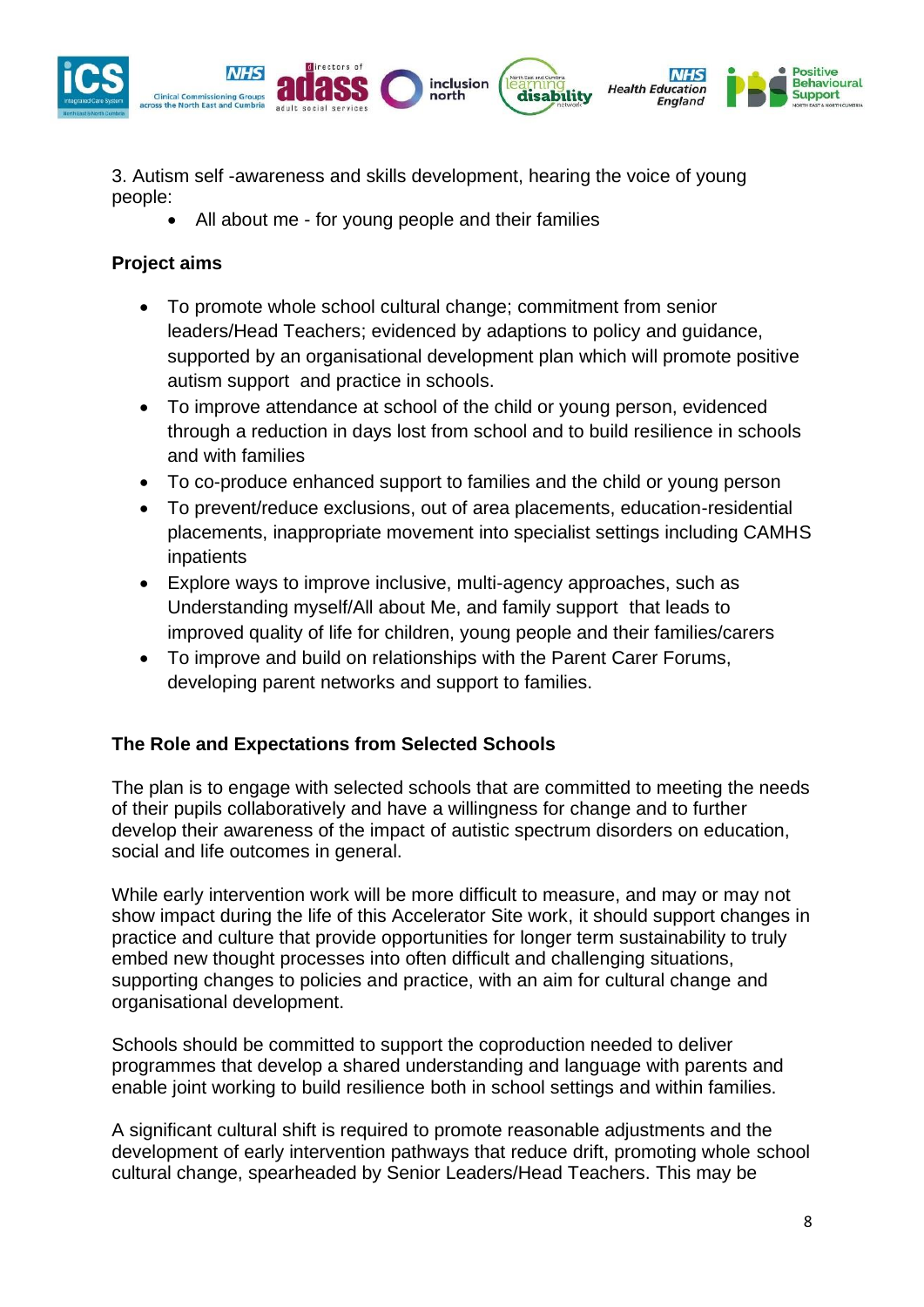

evidenced by adaptions to policy and guidance supported by an organisational development plan which promotes new multi-agency approaches.

**The commitment required from schools ( approx. time commitment up to 7 days for modules plus link person flexible hours /4 days ( 10 days approx.) to support parent engagement / and project interventions, and evaluation)**

- Sign up from schools by Head and Senior staff /representatives
- Identify Autism champion/ staff who will attend modules
- Release staff for modules approx. 7 webinars / workshops
- Review of school behaviour policies and commitment to implement reasonable adjustments in-light of the development and learning sessions
- To introducing One-page profiles / communication passports etc or other measures to increase personalisation and to support improved information sharing
- To work with project team and support engagement in interventions with children and families distribute surveys etc
- To engage with CAMHS/ Autism practitioner.
- To sharing learning with other schools especially through Academy chains
- To implementing learning from development programme through whole school – embed in CPD
- To working with parent carer forums and developing partnership with parent carer, supporting parent evenings/ group meetings

### **Role of Parent carer forums (7 modules/ 7 days plus hours dependent on number of schools and parent carers, and capacity of PCF)**

- Coproduce school / PCF plan and implementation plan by;
- Attend 7 modules and learn with schools
- Build relationships with schools
- Support to parents and schools
- Facilitate mini forums and build networks of parents
- Help to produce surveys /review and evaluate the programme of work

#### **Modules and action learning sets**

The Autism modular training programme is the start of a journey defined by 7 facilitated topic specific sessions; approx. ( 4/ 5 hours each ) the modules comprise of:

- 1. Understanding the impact of sensory processing on the Autistic child and family.
- 2. Positive Behavioural Support for Autistic children and young People.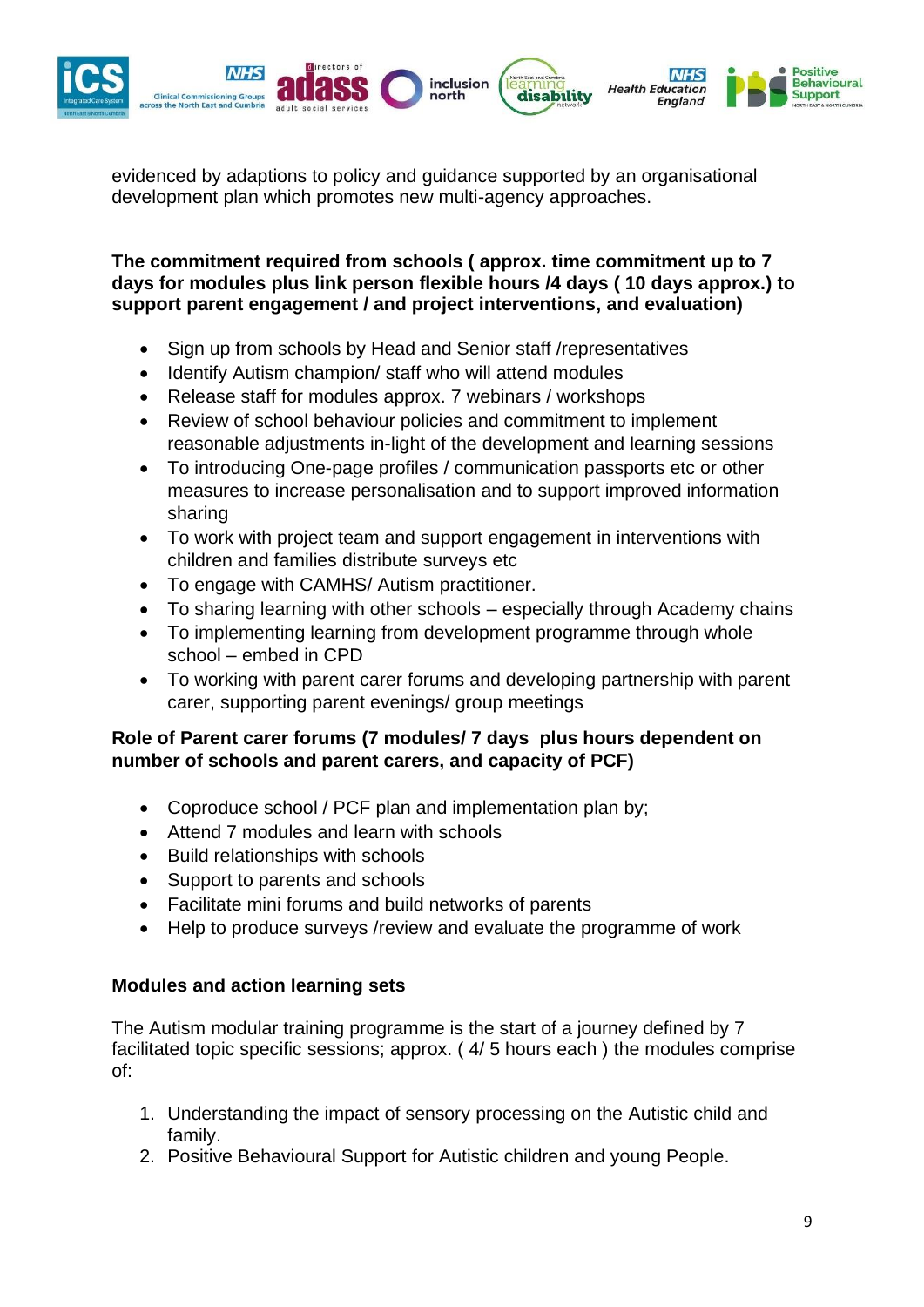

- 3. Effective communication and its impact on setting boundaries and reducing anxieties.
- 4. Reasonable adjustments and equality: working with families to manage inclusivity in the classroom.
- 5. Self-Awareness in the Leadership role
- 6. Engaging parents and carers in effective person-centred planning.
- 7. Transitions

### **Alternative CAMHS support ( Practitioner time approx. 35 days over 3 months)**

In NCNE the participating schools were eligible for enhanced support from the local CAMHS Team. The lead met with schools to look at training needs, devised the training to be delivered, got training packs ready and booked schools in. They supported teachers, not individual work with pupils. The schools individual plan was devised and included appropriate interventions based on need from the following training menu this included: (Schools were allocated up to 2 days support)

- General Autism training
- Introduction to managing behaviour positively
- Policy development
- Autism Training and staff development
- Bite sized videos
- Social Story training
- Support for transitions including the start and end of days, other less structured times and transitions to secondary, including support for SENCO on transitions
- Emotional regulation training
- Behaviour clinics, providing coaching to staff around needs of specific young people not direct work
- Sensory needs training
- Curriculum advice
- Support to Staff to explore attitudes and values towards autism
- How to manage with one or two young people on the autism spectrum in a year group or in a class alongside other children
- Managing the emotional and behavioural needs of children
- Knowledge surrounding the implementation of autism specific strategies.
- Met with schools to look at training needs, devised the training to be delivered, got training packs ready and booked schools in.
- Supported teachers, not individual work with pupils.
- Within training, considered other professionals, talked about signposting to services for different types of need.

This could be delivered via mental health support teams, if they were to employ Autism specialist practitioner.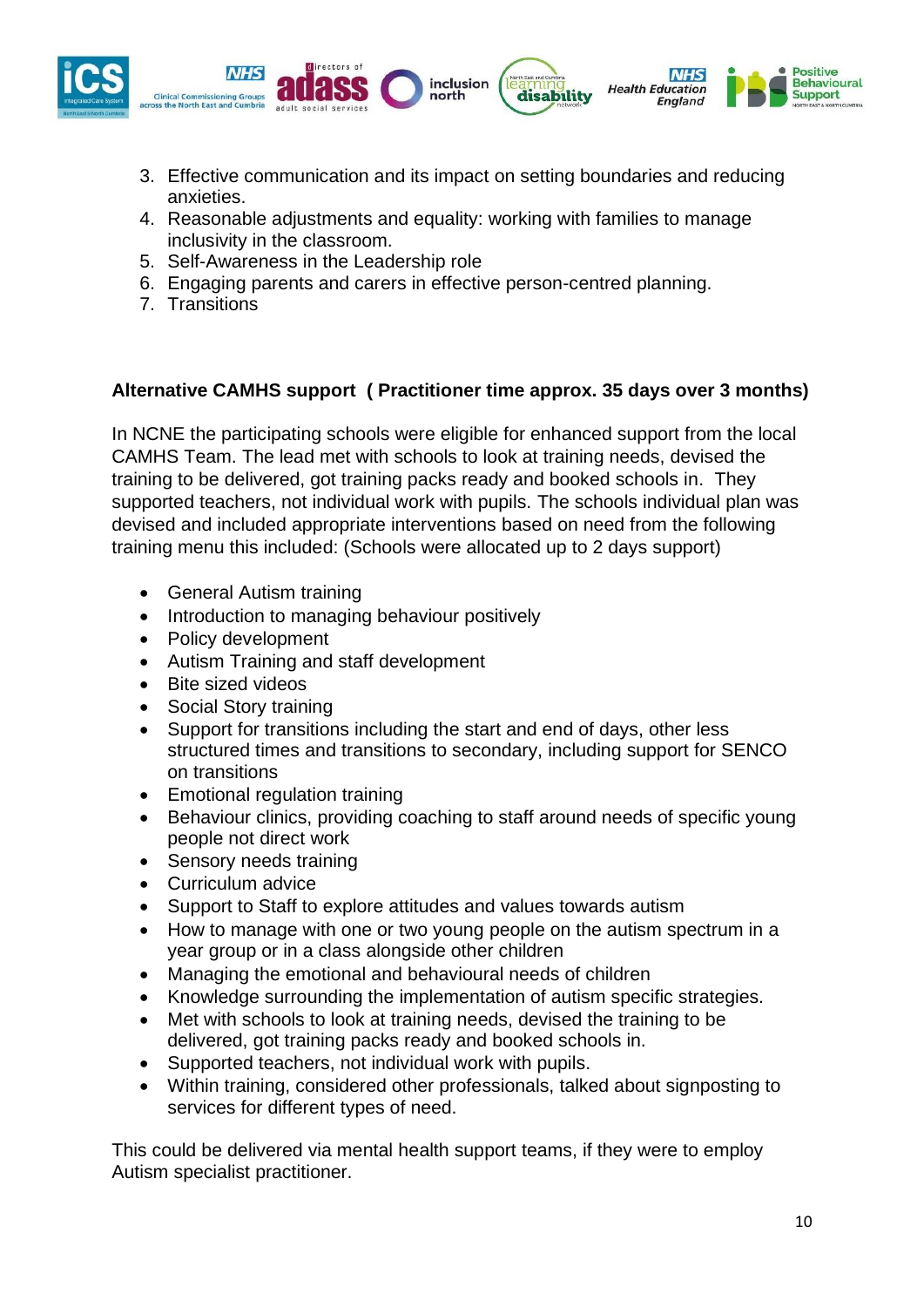

# **Impact has included**

- Parents report positive engagement from schools and more willingness to engage, along with increase of support networks
- All school champions agreed of review of behaviour policies, for example; Changing in policy "No SEND child will be sent to isolation" and School reported "we have not excluded or isolated any child with SEND since February following this project" (5 SEND children excluded in same period last year)
- Increase in school staff skills and resilience, examples include Debrief introduced, and promotion of positive changes
- Reasonable adjustments extra time to think, preparation for mock exam, Introduction of late passes
- Personalised approaches example; Introduction of one page profiles, use of a different entrance, fidget/ fiddle boxes. Adapting environments, learning booths and "Sensory spaces"
- Schools requested and been involved in Care Education Treatment Reviewsaction plans in place to keep children in schools

### **What we did to help to mobilise; Example mobilisation plan of Regional Accelerator Site Projects**

- Planning for presentations/promotional events, May and June 2021 to Sharing the Accelerator Site Brief.
- Building communication links with a range of relevant stakeholders pertinent to the scope of the project at a National, Regional and Local working group level.
- Brief Local Authority Children and Young People Directors, Public Health Lead and CCG Leads or equivalent on proposals and implementation.
- Regional bid submitted to Accelerator Project Team for Plan Assurance by June 2021.
- Bid agreed by National Team by June 2021.
- Parent Carer Forums structure and communication plan set up at a National, Regional and Local level promoting and upholding Co-production ethos and principles.
- Establish date for early Schools Launch Event before school summer holiday in July 2021.
- Creation of Regionally based Accelerator Site Project Steering Groups including agreement of terms of reference first meeting to be held in July 2021.
- AS Regional Steering Groups mobilised and further dates agreed.
- Regional and Local delivery plans to be co-produced by each area.